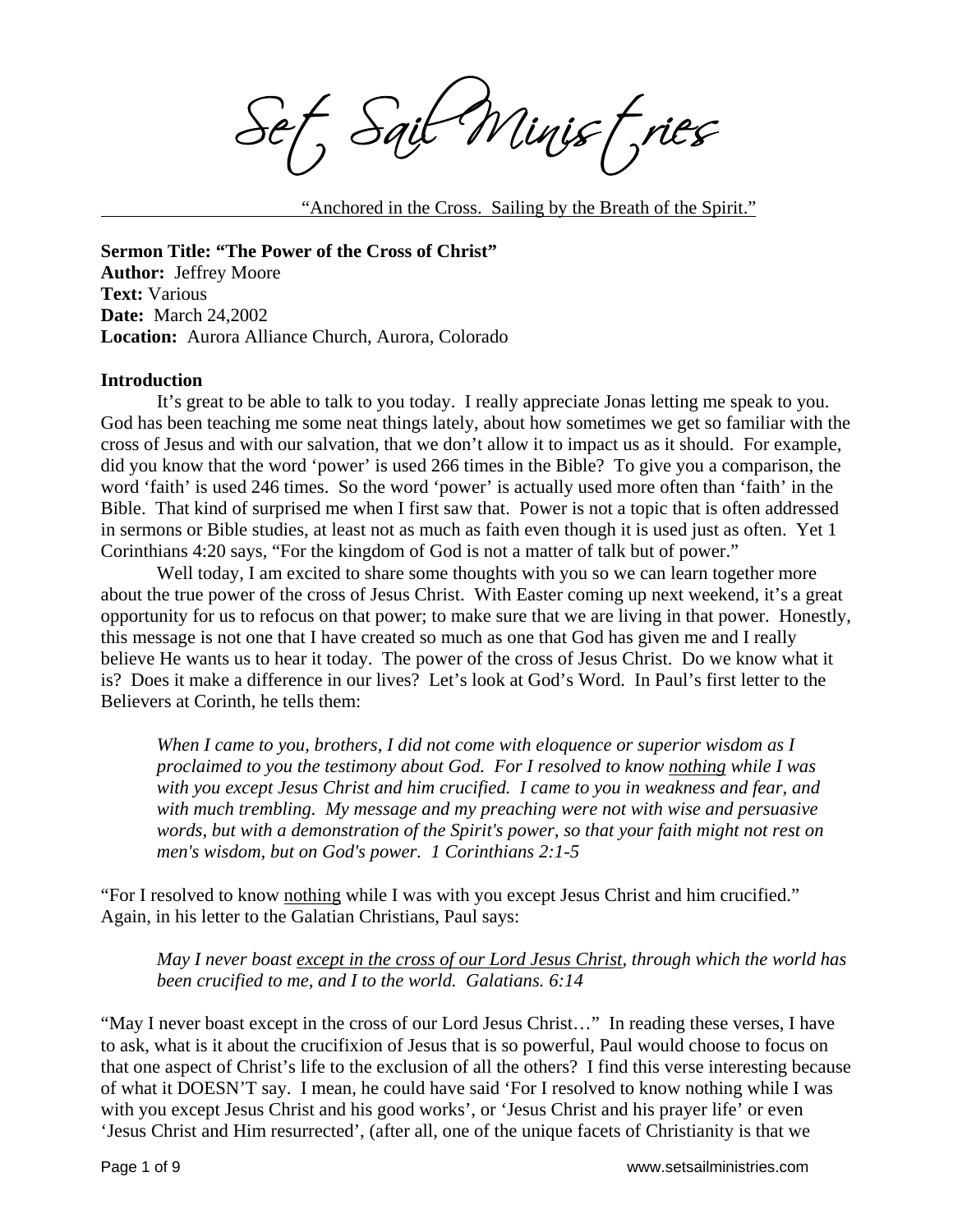serve a living God; you would think that Paul would mention that) but he didn't. He said 'Jesus Christ and him crucified." Again, in first Corinthians, Paul says,

*For Christ did not send me to baptize, but to preach the gospel--not with words of human wisdom, lest the cross of Christ be emptied of its power. For the message of the cross is foolishness to those who are perishing, but to us who are being saved it is the power of God. 1 Corinthians 1:17-18* 

There are a couple of things I want to point out in these passages. The first is Paul's constant reference to the cross and crucifixion of Christ and the second is all the references to 'power'. Did you catch those? Let look at those verses again. You may want to underline these as we go along. [Repeat slides on screen] In the first verse we read,

*My message and my preaching were not with wise and persuasive words, but with a demonstration of the Spirit's power, so that your faith might not rest on men's wisdom, but on God's power.* 

# Then in the third we read:

*For Christ did not send me to baptize, but to preach the gospel--not with words of human wisdom, lest the cross of Christ be emptied of its power.* For the message of the cross is foolishness to those who are perishing, but to us who are being saved it is" what? [congregation response= "The power of God"]. The cross is…the power of God to those of us who are being saved. Just a few verses later in that same chapter, Paul states:

*Jews demand miraculous signs and Greeks look for wisdom, but we preach Christ crucified: a stumbling block to Jews and foolishness to Gentiles, but to those whom God has called, both Jews and Greeks, Christ the power of God and the wisdom of God. 1 Corinthians. 1:22-24* 

There it is again, [repeat verse on screen with 2 phrases underlined] "Christ crucified: …the power of God." [Pause] I am about to say something that is pretty hard, but I need you to hear it. I really believe that the meaning of the cross of Christ is radically different from what we have made it to be. We have allowed the message of the cross to be so watered down in our lives and sometimes even in our preaching and teaching, that it is but a shadow of what it once was. I don't often see this power that Paul talks about being applied to the lives of many Christians, and more often than I would like, that includes my own. Have we become so familiar with the cross that we have lost the power that it has for us? And if so, how we can we regain what we have lost? That is what we are going to look at this morning.

# **The Work of the Cross**

 When you think about the 'work' of the cross, or in other words, what was accomplished spiritually when Jesus died on the cross, what do we know about it? There are a lot things that we could talk about, and I just wanted to mention a few of them so we could have a framework to start with this morning.

**Number 1.** We could talk about how mankind was separated from God with no way to return to Him; (our relationship was broken) so God came Himself in human form to be the sacrifice for our sins, to pay the penalty for our sins on the cross. Now we can again have fellowship with God if we accept Him and believe in Him for our salvation.

**2.** We could talk about the many Old Testament scriptures that not only foretold the death of the Messiah or Christ, but His death on a cross.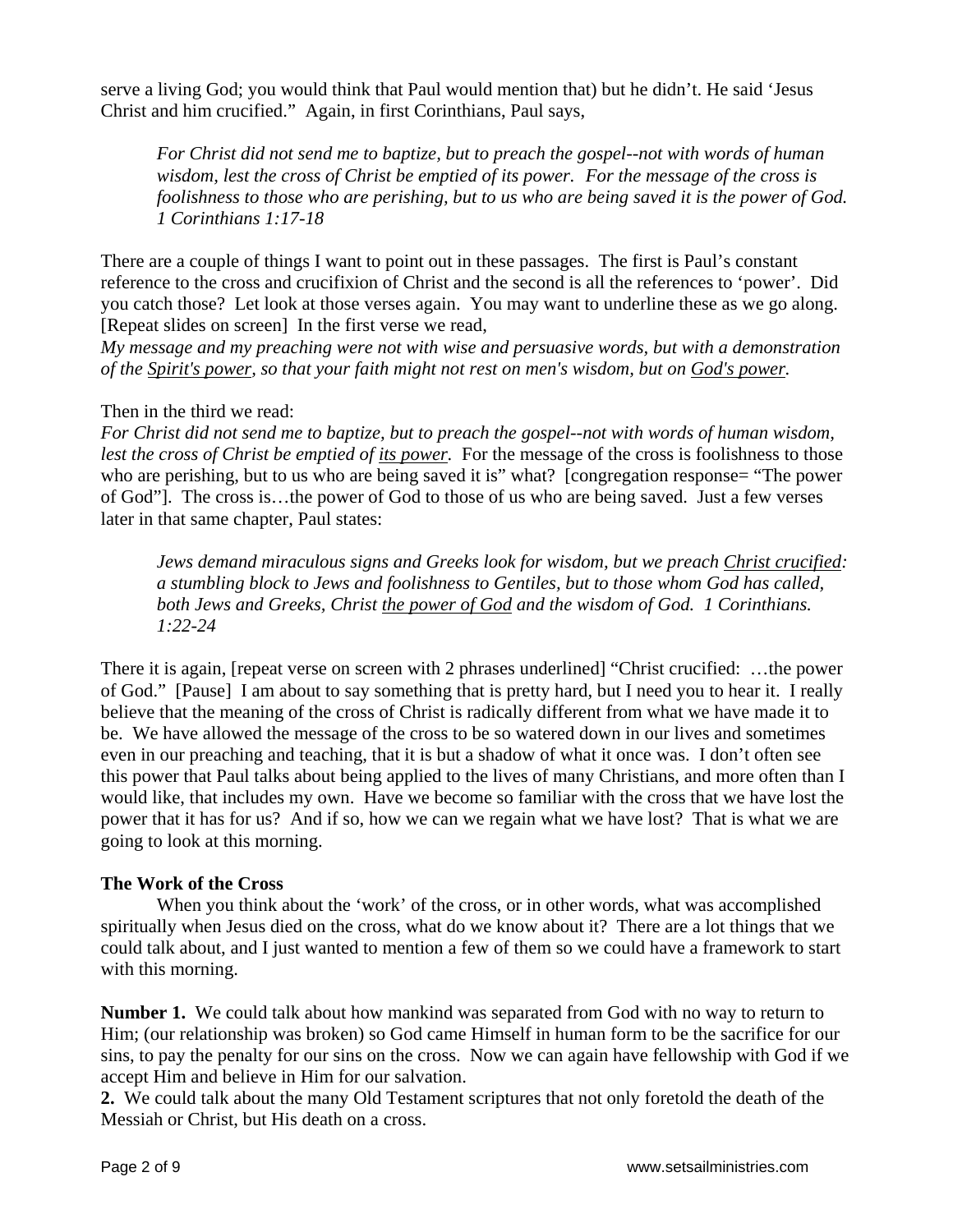Zechariah 12:10 says, "…They will look on me, the one they have pierced…" referring to Jesus hands and feet that were pierced, when he was nailed to the cross. Psalm 22:16 says, "…a band of evil men has encircled me, they have pierced my hands and my feet." When you read these statements in context it is clear that the crucifixion of Jesus fulfilled these prophecies. It is also clear that there is no other method of execution that COULD have fulfilled them.

Even Jesus himself prophesied that He would die on a cross. You may remember that on the morning that He rose from the dead, several women went to His tomb, but instead of Jesus, they found 2 angels who said:

*"Why do you look for the living among the dead? He is not here; he has risen! Remember how he told you, while he was still with you in Galilee: `The Son of Man must be delivered into the hands of sinful men, be crucified and on the third day be raised again.'" Luke 24:5- 7* 

**3.** At the cross, Jesus reconciled both Jews AND Gentiles to God. So now all believers are in one body. He didn't just come to the Jews although he was one nor did He just come to the Gentiles; he came for everyone. In Ephesians 2 we read:

*His purpose was to create in himself one new man out of the two[Jew and Gentile], thus making peace, and in this one body to reconcile both of them to God through the cross, by which he put to death their hostility. Ephesians 2:15-16*

**4.** Furthermore, Christ reconciled ALL things to God at the Cross. We read in Colossians:

*For God was pleased to have all his fullness dwell in him (Jesus), 20 and through him to reconcile to himself all things, whether things on earth or things in heaven, by making peace through his blood, shed on the cross. Colossians 1:19-20* 

**5.** Not only that, but Jesus won the victory over the forces of darkness through the cross. I think we sometimes give our enemy: Satan and his demons, too much credit because really they have already been defeated by Jesus at the cross. Again in Colossians we read,

*And having disarmed the powers and authorities, he made a public spectacle of them, triumphing over them by the cross. Colossians 2:15* 

 All these things are amazing displays of God's grace and mercy as well as His power and I could go on much further about the theology of what happened at the cross. But I want to focus this morning on 3 key areas that I think we need to look at closely, because I really believe there is more about the power of the cross that we can understand and live.

## **Story**

I want to share a story with you that we are going to come back to at the end. When I was a student at Baylor University, which is a Christian college, every semester you could find usually find someone carrying around a large wooden cross on campus. I mean a big one! Like 8 or 9 feet tall. They would carry it everywhere. To class, to the cafeteria, even to the football games, everywhere they went. One guy even put a wheel on his so instead of carrying it, he could roll it around.

Others have done that too. This is a picture of a man named Arthur Blessitt, who has carried a cross through many of the countries of the world which is quite a feat in itself. [Show picture]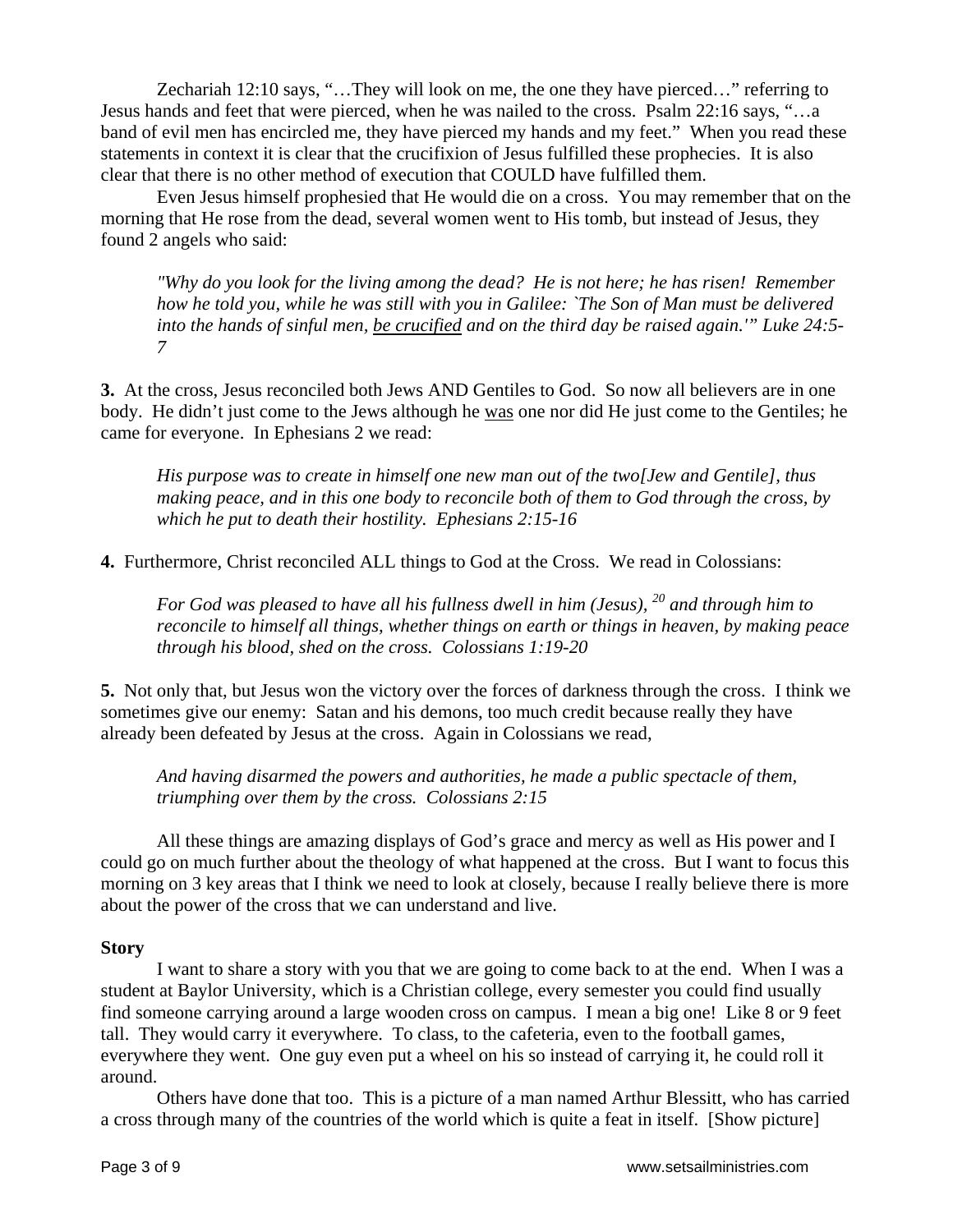You'll notice he has a wheel on his too…so I guess technically, he is not carrying it, but just rolling it.



Now I mean no disrespect for anyone that has felt led to do this. I am sure that those students and others like them felt called to do what they did, and I hope that they were able to open many discussions with others about the real story and power of the cross. But sometimes I believe actions like that help perpetuate wrong ideas about the cross of Jesus and even rob us of the true power of the cross.

I want to share with you 3 familiar beliefs that I think many Christians have come to believe that are incorrect, and I want to contrast those with the truth from God's word. These aren't necessarily ideas that were incorrectly taught to us, but it's very easy for us whether we are a new believer or have believed for many years to allow a subtle change in our beliefs to happen without even realizing it. I've seen this in my own life and I think you probably have seen it in yours. Sometimes it is good for us to refocus our beliefs; to make sure we always stay in line with what God's word really says. When we look closely, we sometimes find that the truth of scripture is the opposite of what we previously believed.

## **Familiar (incorrect) beliefs vs. God's truth**

The first is:

**1. We view the cross as if it will save us from our problems.**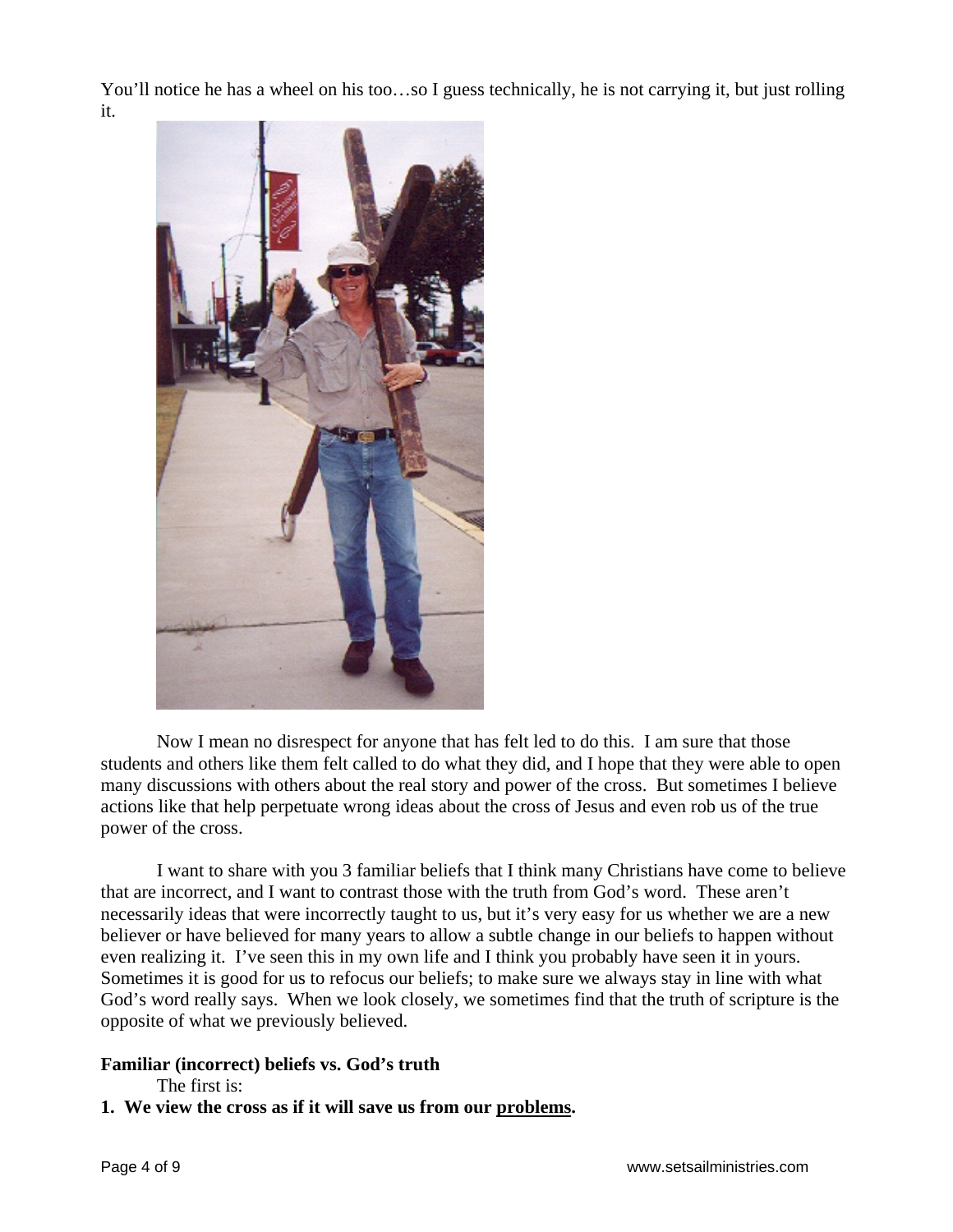We view the cross as if it will save us from our problems. Have we been taught (and even taught others) that coming to Jesus will save us from our problems? Think about that for a minute. [Pause] Have we come to Jesus to be saved from our problems? What do I mean by that? Sometimes I think we get the idea that if we accept Jesus, He is supposed to come into our lives, wave a magic wand, and fix everything. Well, I know I have a relationship with Jesus, and I still have problems, how about you?  $\odot$  We all do.

Guess what? Jesus promised us that we would have problems in this life. John 16:33 quotes Jesus as saying, "In this world, you will have trouble." The Amplified Bible says, "In this world you have tribulation and trials and distress and frustration." So it is obviously not right to come to Him thinking we will be saved from our trouble. Jesus was arrested, beaten and put to death. Most of his 12 disciples were also, because they refused to renounce Jesus, but continued to preach the gospel of His kingdom. And any one of us can add our troubles to that list too.

 Well, if we shouldn't come to Him to be saved from our problems, why should we come to Him? We come, be to saved from our sin. Now, 'sin' is not a real popular word in our culture and even in the church today. We would rather say we have problems. We call it a 'drinking problem' rather than getting drunk. We call it 'marital problems' rather than adultery. We call it a 'problem with anger and self-control' rather than murder. The 'problem'  $\odot$  with that is that God calls it sin. [Pause] And sin is what we need to be saved from.

Sin is what separates us from God; sin is the actions and attitudes in our heart that are in conflict with God, that are really against Him and it breaks our fellowship with Him. You may have heard Romans 3:23, "for all have sinned and fall short of the glory of God..." And Romans 6:23, "For the wages of sin is death…" If there were no sin, then there would not have been any reason for Jesus to have to die on the cross.

**The power of the cross is not deliverance from our problems…but deliverance from our sin**. Would you say that with me, "The power of the cross is not deliverance from our problems, but deliverance from our sin." And Christianity offers this gift of salvation for free! Many of you can probably quote Romans 3:23: "for all have sinned and fall short of the glory of God..." but we rarely hear Romans 3:24, and it is part of the same sentence!

*"…for all have sinned and fall short of the glory of God, and are justified freely by the grace through the redemption that came by Christ Jesus." Romans 3:23-24* 

The same with Romans 6:23: We often hear, "For the wages of sin is death…" but the verse goes on to say, "…but the gift of God is eternal life in Christ Jesus our Lord." It's a free gift if we will accept it. There might be other religions in the world that claim to help us with our problems…but only one can offer to save us from the penalty of our sin. And what good is it to live a peaceful easy life on earth, only to be separated from God forever in Hell after your short time here simply because you did not know Jesus personally and accept the work He accomplished on the cross?

Rick Joyner, in one of studies states**: "Jesus did not come to deliver us from our problems, but from ourselves. He did not come to change our circumstances; He came to change us!"** The good news is that when we accept God into our hearts, we begin an amazing personal relationship with him and He is WITH us DURING our problems and that makes them bearable, but He did not come to save us FROM them. The bottom line meaning of salvation through Jesus Christ is being saved from our sin. The power of the cross is deliverance from our sin.

#### Secondly,

## **2. We view the cross as if it is a heavy burden.**

We view the cross as if it is a heavy burden. What do I mean by that? Jesus said: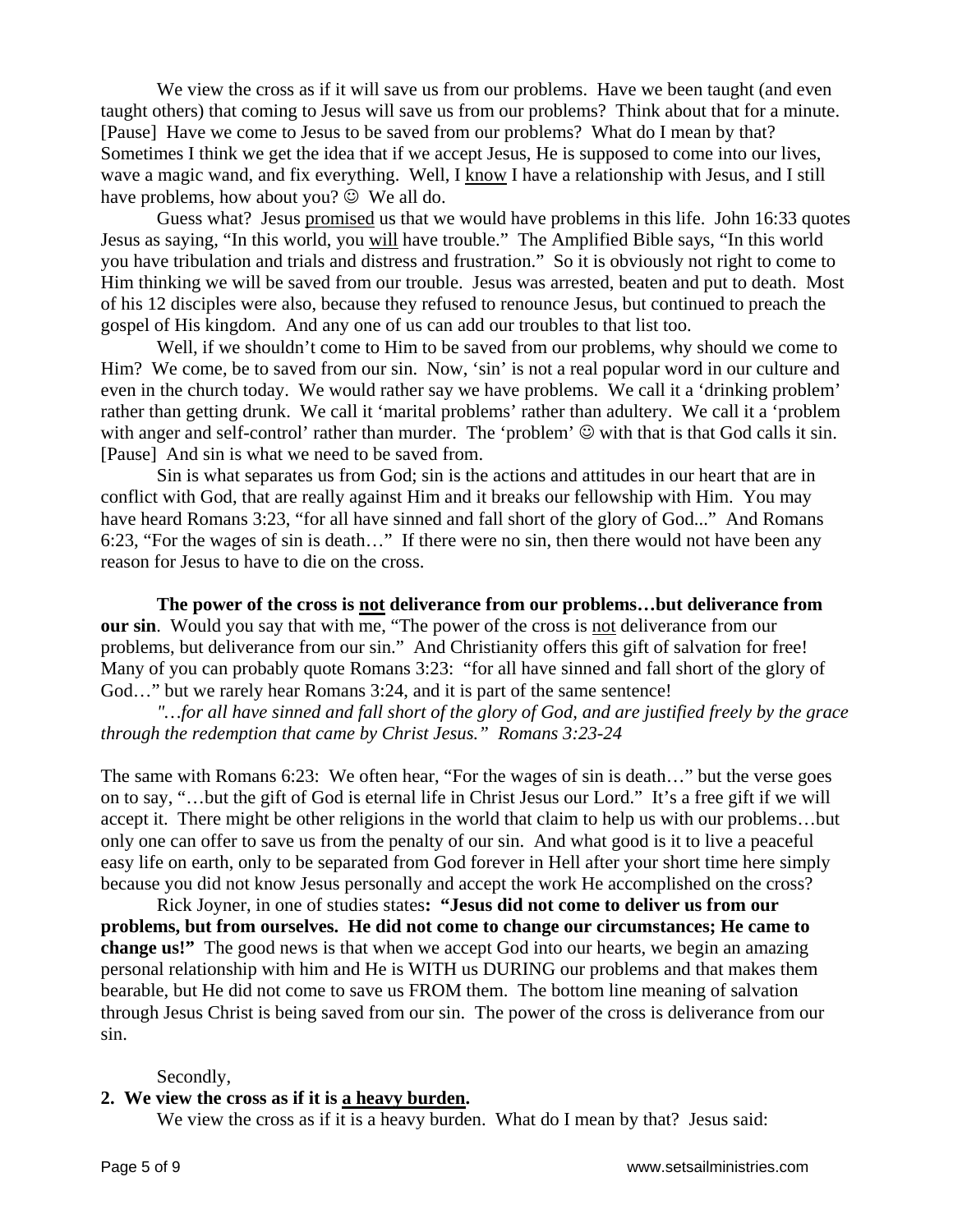*"If anyone would come after me, he must deny himself and take up his cross daily and follow me." Luke 9:23* 

When we think about the cross...because we know that it was physically a big object made of thick wood we naturally imagine it to be heavy. So when we hear that we are supposed to pick it up daily and carry it, we assume it is going to be heavy. Makes sense, right? And sometimes that idea causes us to make statements like "well, that is just my cross to bear" or maybe "wow, she really carries her cross well." So what is wrong with this way of thinking? Well, it's in direct conflict with another statement that Jesus made:

*"Come to me, all you who are weary and burdened, and I will give you rest. Take my yoke upon you…and you will find rest for your souls. For my yoke is easy and my burden is light." Matthew 11:28-30* 

 Jesus used this same word, 'burden' when he was rebuking the Pharisee's, the religious leaders of that day. He said, "you load people down with burdens they can hardly carry. (Luke 11:46)" What was He talking about there? The Pharisee's were champions of legalism; they had laws for everything. They even tithed on the spices that they grew in their garden. And they tried to make sure that everyone else followed the law too. And understand this wasn't just the 10 Commandments, but a whole bunch of other laws they made up. That's called legalism.

And it is easy for us to begin thinking that way too. We start thinking that we have to DO certain things for God, that to be a 'good Christian', we have to 'do this' or 'do that' and definitely 'don't do this over here'. We might start thinking that if we are really spiritual, we'll get up at 3:00 AM every morning and pray for 4 hours, and then go to work or school and witness to 25 people, and then come home and memorize the whole New Testament...before dinner!  $\odot$  Now praying and reading and memorizing God's word and telling others about Him, those are all good things. We should be doing them. But they become a heavy burden when we stop acting out of the joy and excitement of our relationship with God, and start living with an 'I have to' attitude.

**The power of the cross is this: although we are asked to take up our cross daily, it isn't a heavy burden of do's and don'ts that we must perform. When we come to Jesus, He offers us His burden which is light**. **When we come to Jesus, He offers us His burden which is light**. Now this could be a sermon all on it's own! Jesus didn't come to load us down with heavy burdens; with a long list of rules and regulations or with a bunch of do's and don'ts. He came to offer us a relationship where we partner with Him to accomplish His work on earth. Sure, there are rules but they are for our good. And when we get to know Jesus by listening to and talking to Him on a daily basis, we have no problem following His rules, because we know HIM and know that He wants what is best for us.

This whole relationship thing is why Jesus was so harsh on the Pharisees. They tried to make following God into a religion of rules and regulations, into a religion of having to DO this or DO that in order to be accepted by God, rather than focusing on the relationship. They were great at keeping the law, and Jesus told them so…yet they didn't really even know the God they were trying to serve.

The burden that He offers to us is light for one reason: because He carries it with us. Psalm 68:19 says, "Praise be to the Lord, to God our Savior, who daily bears our burdens." It only becomes heavy when we move away from Him and suddenly we are carrying the whole load ourselves.

The power of the cross is not only deliverance from our sin, but it is a burden that is light.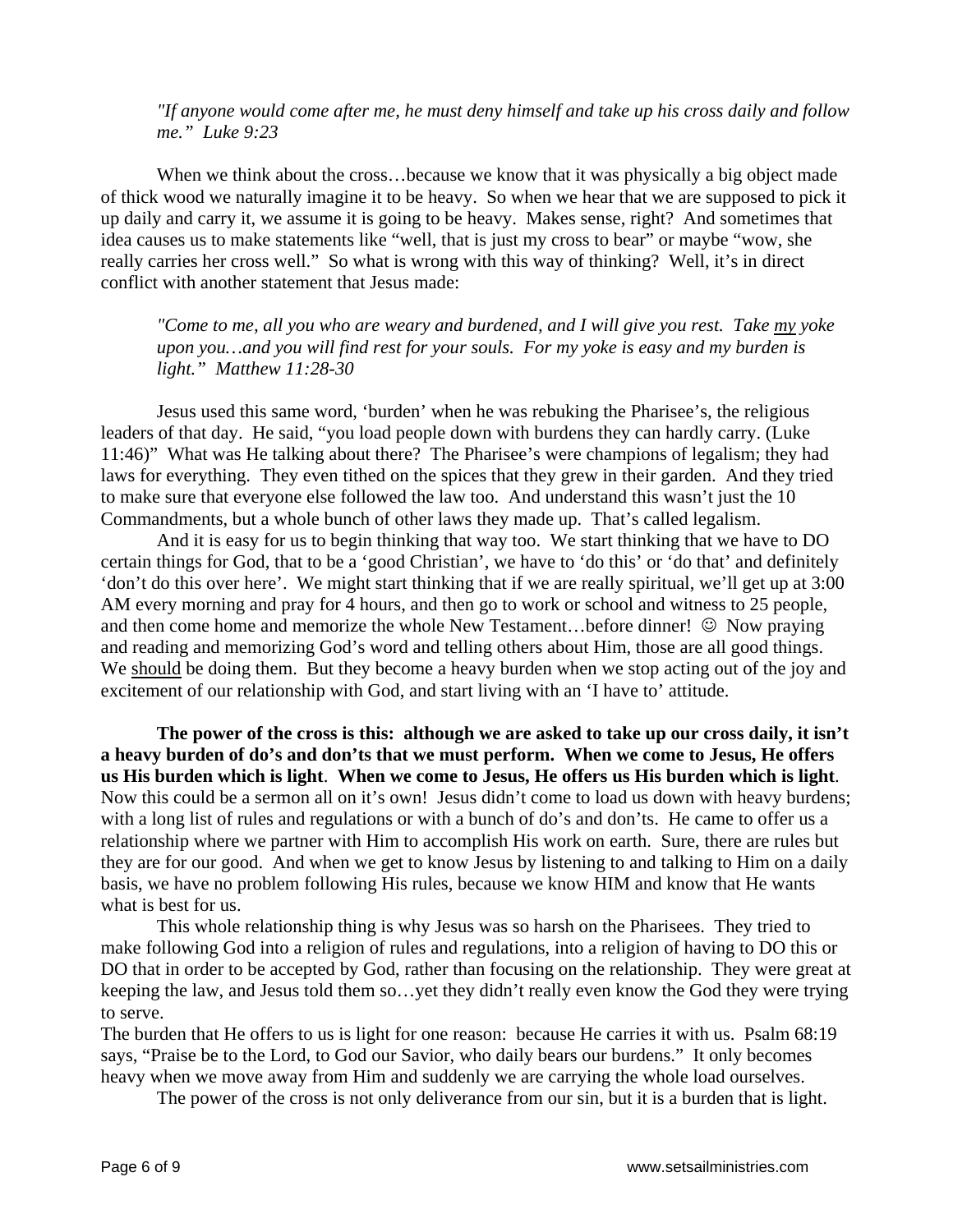There is a final belief that I think we have that is very closely related to the second one. When God showed me this, I began to see how powerful the cross really is and what the true meaning of discipleship is.

### **3. We view the cross as if we are supposed to carry it around with us**

 We view the cross as if we are supposed to carry it around with us. We have already looked at the verse where Jesus said, "If anyone would come after me, he must deny himself and take up his cross daily and follow me". But He doesn't stop there. He gets even more specific. Matthew 10:38 says:

*"…anyone who does not take his cross and follow me is not worthy of me. Matthew 10:38*

And if that's not strong enough for you, listen to how Luke records Jesus' words in his gospel:

*"And anyone who does not carry his cross and follow me cannot be my disciple." Luke 14:27* 

 That's pretty strong language isn't it? I think we probably should study that a little more and make sure we understand it. It is abundantly clear that we ARE in fact supposed to carry our cross daily. There is no doubt about that. But have you ever considered: where are we supposed to carry it too? Just like those students at Baylor that would carry a big cross around wherever they went, I think we sometimes believe we are supposed to carry our cross around with us wherever we go. Sort of like trying to fit Jesus into our schedule. 'Let's see, today I have to go by the post office, stop at the grocery store, and I guess all that will take me a little longer because I have this cross to carry around.' Sometimes I am afraid that we invite people to begin a personal relationship with God with the idea that they can just squeeze Him in to their daily schedule. Sort of like, 'Yeah, you just give Him 30 seconds every morning in prayer and then He has to give you whatever you ask for the rest of the day.' We treat the cross as if we are supposed to carry it around with us.

But I have to be honest with you. If that is what we believe, then we have missed a fundamental truth about the cross of Jesus Christ. Because when Jesus spoke those words, the cross was a method of execution. And the concept of carrying a cross around with you to work or school or wherever you might go during your 'regular daily routine' was totally foreign to them at that time. When you saw someone carrying a cross, you could be assured that they were going to one place and one place only…to their very death. Death was imminent for anyone who was seen carrying a cross in Jesus' day.

 Because of that I don't think Jesus is asking us to carry our cross as if we would try to fit it in to our daily schedule. It is much deeper than that. The relationship He invites us to take part in is much deeper than that. **When Jesus asks us to carry our own cross, he is asking us to carry it to our own death.** [Pause] Did you catch that? When Jesus asks us to carry our own cross, he is asking us to carry it to our own death. All of a sudden, our whole perspective changes. Because you can't just say, "Sure, I'll carry my cross around today, I think I can fit it in." Because it's not a matter of carrying it around from place to place. It's a matter of carrying it to our own death. **The power of the cross is that we are to carry our cross to our own death**.

Now, if you have never heard this before, let stop right here and something very clear. God is NOT asking you to commit suicide. He will never do that. This is a spiritual issue, not a physical one. God may not even ask you to physically die on a cross for Him, (although that does happen to Christians on this Earth even today). In telling us to take up our cross each day, Jesus is asking us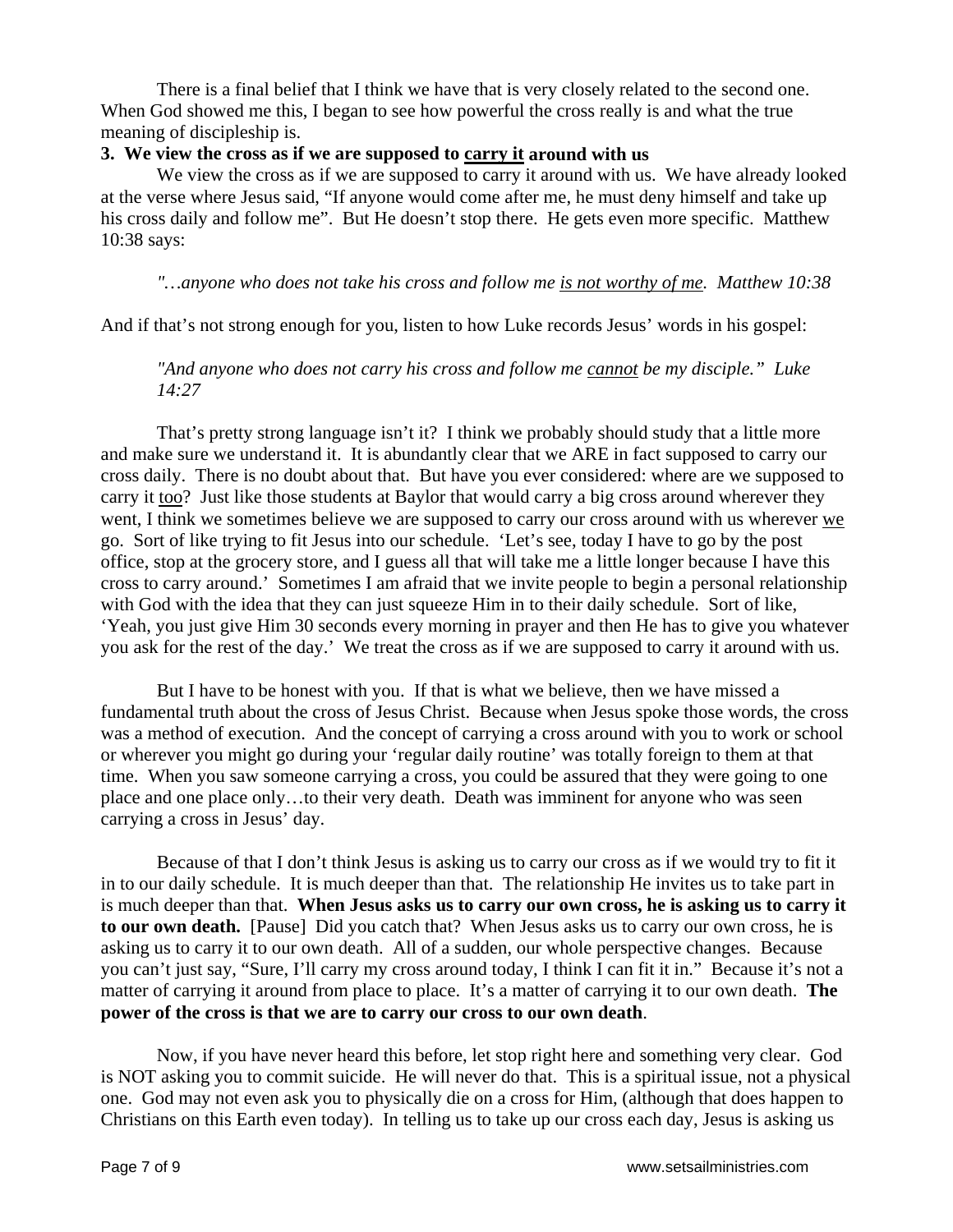to identify with Him and live in the power of the cross through a relationship, through a discipleship with Him.

Christianity is NOT best characterized by figuring out how we can fit Jesus into our lives; it is best characterized by a discipleship, a following of Jesus, that is so different from the world, and honestly, that is very different from most of Christianity today, that the world would call it radical. That is part of what we mean when we say in our AAC mission statement, "…to develop all people into passionate followers of Jesus Christ." It is not a religion of do's and don'ts or even of trying to be a good person by doing good things. It's about relationship. It is getting to know God and His Son Jesus. That is what 'eternal life' is all about.

In John 17:3 Jesus is praying to His Father, God, and says, "Now this is eternal life: that they may know you, the only true God, and Jesus Christ, whom you have sent." And it starts now, not just when we get to Heaven.

### **Good News**

 So how do we respond to this? Remember "Christ crucified…the power of God"? Jesus Christ lived a perfect life, yet died on the cross to pay the penalty for our sin, not to solve our problems. He calls us to carry our cross daily and follow him; not around town, but spiritually to our own death. But He doesn't leave us to carry it alone; He carries it with us, so He can say, "my burden is light."

There is another thing that Jesus did. He asked those who would follow Him to count the cost of their decision. Earlier in Luke 14:27 we read Jesus' words, "And anyone who does not carry his cross and follow me cannot be my disciple." He continues in the next verse with a story about a man who wanted to build a building and Jesus said, 'Before he builds this building, will he not first sit down and estimate the cost to see if he has enough money to complete it?' When you put that story together with His statement that we can't be His disciples unless we carry our cross, He makes it very clear that we ought to understand the cost before we choose to follow him.

Now by all means, if you are ready to begin a relationship with Jesus, don't wait! But don't make your decision flippantly. Know what He requires. The cost is high. He requires everything we have.

[Pause] But before you get too discouraged, there is good news! Which is just in time because some of you look a little concerned!  $\odot$  If we are believers in Jesus Christ, we have already been crucified with Him! Galatians 2:20 says,

#### *I have been crucified with Christ and I no longer live, but Christ lives in me. Galatians 2:20*

When we begin a relationship with Jesus, we can identify with Him in His death (we have been crucified with Him). Remember what Steve taught us a few weeks ago about covenant? Jesus was our covenant representative in the covenant between us and God. Spiritually, we were IN HIM at the cross. When He died, it was like we did too. So if we died, what do we do now:…..we live for him, not for ourselves.

# *"And he(Jesus) died for all, that those who live should no longer live for themselves but for Him who died for them and was raised again."* 2 Corinthians 5:15

Would you say that with me? "And Jesus died for all, that those who live should no longer live for themselves but for Him who died for them and was raised again." When we accept that Jesus Christ paid the penalty for our sin by dying on the cross, then God's power through the cross allows Jesus to live in us. We have already died if we have a relationship with Him! Now we just need to live in His power and live for Him! THAT is the power of the cross of Jesus Christ.